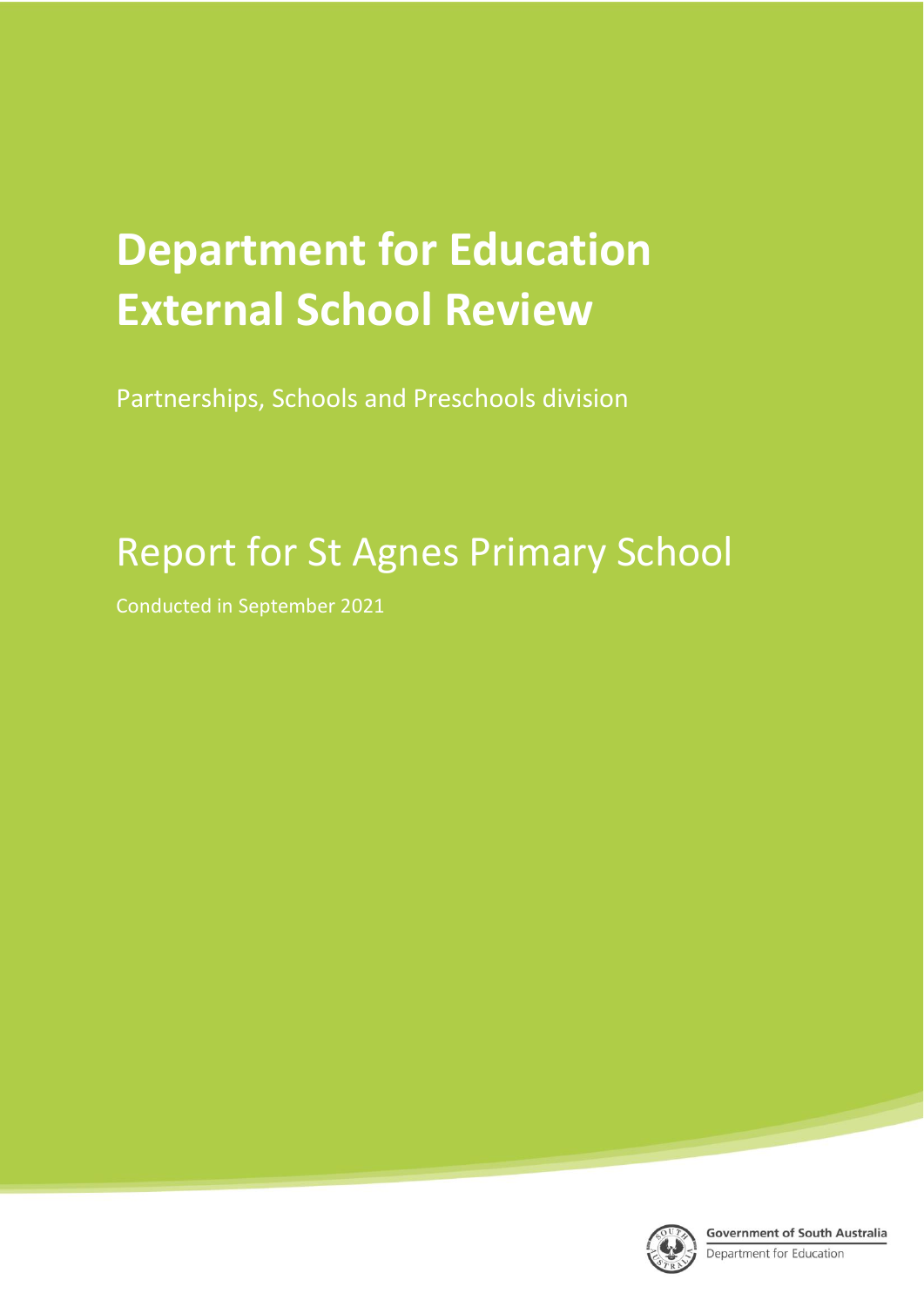## Review details

Our education system aspires to become the best in Australia by seeking growth for every student, in every class and in every school.

The purpose of the External School Review (ESR) is to support schools to raise achievement, sustain high performance and to provide quality assurance to build and sustain public confidence in government schools.

The External School Review framework is referenced throughout all stages of the ESR process.

This report outlines aspects of the school's performance verified through the review process according to the framework. It does not document every aspect of the school's processes, programs and outcomes.

We acknowledge the support and cooperation provided by the staff and school community. While not all review processes, artefacts and comments are documented here, they have all been considered and contribute to the development and directions of this report.

This review was conducted by Phil Garner, Review Officer of the department's Review, Improvement and Accountability directorate and Tonia Noble, Review Principal.

## Review Process

The following processes were used to gather evidence relevant to the lines of inquiry:

- Presentation from the Principal
- Class visits
- Attendance at staff meeting
- Document analysis
- Discussions with:
	- Governing Council representatives
	- **Leaders**
	- Parent groups
	- School Services Officers (SSOs)
	- Student representatives
	- Teachers.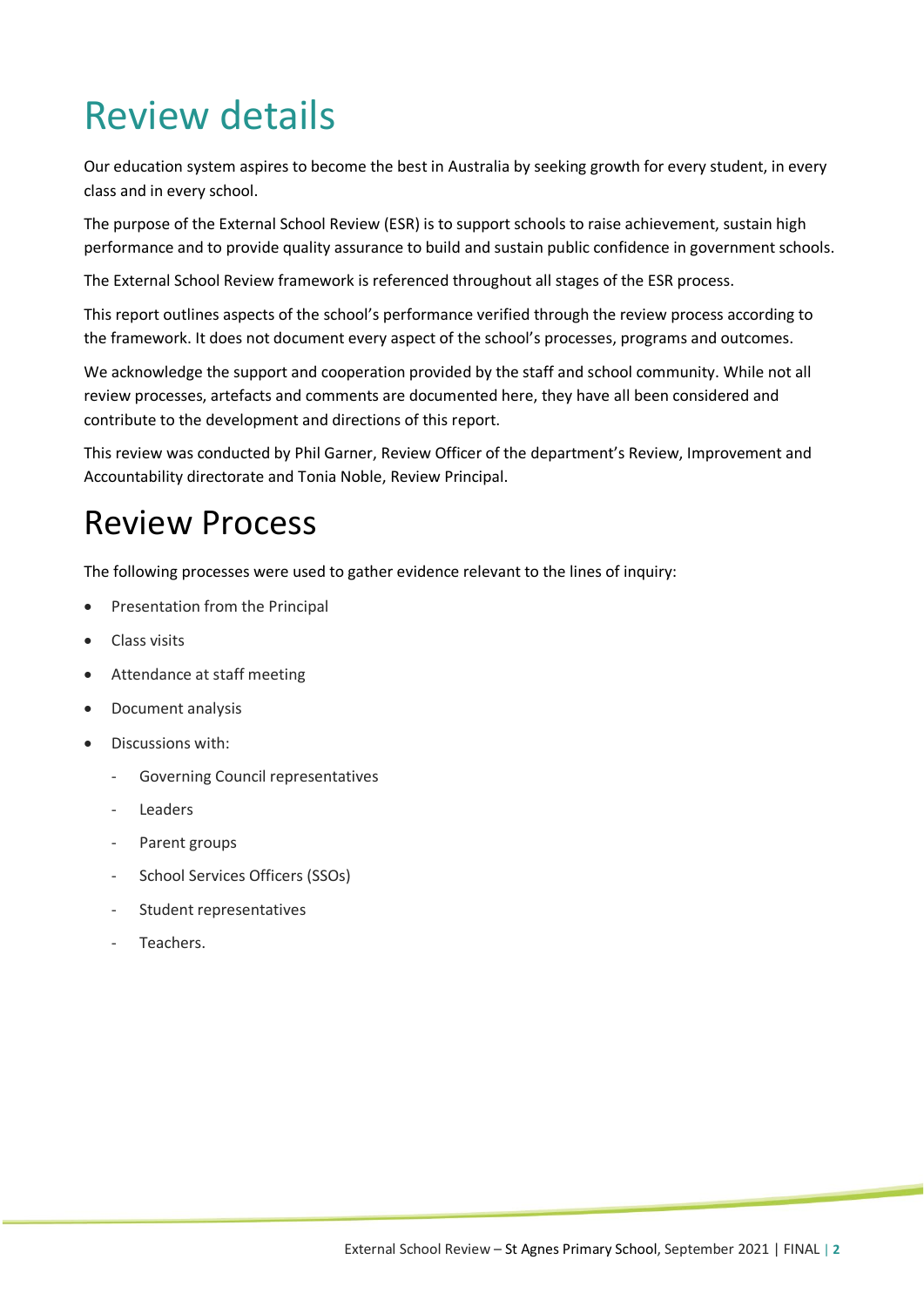### School context

St Agnes School caters for Preschool to year 7 students. It is situated 17kms from the Adelaide CBD. The enrolment in 2021, as at the February census, is 276 students with 33 in the Preschool. Enrolment at the time of the previous review was 222 with 33 in the Preschool. The local partnership is Tea Tree Gully.

The school has a 2020 ICSEA score of 1024 and is classified as Category 6 on the Department for Education Index of Educational Disadvantage.

The school population includes 7% Aboriginal students, less than 5% students with disabilities, 10% students with English as an additional language or dialect (EALD) background, no children/young people in care and 16% of students eligible for School Card assistance.

The school leadership team consists of a Principal in the second year of a 5-year tenure and the Deputy Principal in the first year of a 5-year tenure.

There are 17 teachers including 3 early career teachers and 8 step 9 teachers.

#### The previous ESR or OTE directions were:

- **Direction 1 Enable intellectual challenge and student agency through collective inquiry into teaching strategies that make the intent and criteria of the learning clear to students, and that stimulate deeper cognitive reasoning.**
- **Direction 2 Cater to the needs of all learners and increase the opportunity students have to demonstrate their learning at higher levels through the consistent implementation of intentional teaching characterised by rich task and assessment design.**
- **Direction 3 Develop rigorous and agreed approaches to professional learning and performance and development through the collective design of strategic, influential systems that build teacher capacity and expand a collegiate culture across the school**
- **Direction 4 Progress collective responsibility, inclusive of the student community, through the development of systems that enable authentic influence and input of all students, in the classroom and across the school**.

#### **What impact has the implementation of previous directions had on school improvement?**

**Direction 1 -** The school has focused on providing students with greater connection to the learning. Teachers consistently share and discuss learning intentions and success criteria with students. There is evidence of some teachers providing students with opportunities to deeply analyse their learning expectations. Teachers and students collaboratively designing the learning criteria and assessment are the next stage in enhancing student agency.

**Direction 2 -** A focus on data analysis is identifying where students are in their learning journey and has enabled targeted intervention for individual students. The challenge of practice in maths and reading has focused intentionality and consistency in teaching practices. Providing opportunities for students to demonstrate higher levels of learning was evident in pockets across the school and continues to be a work in progress.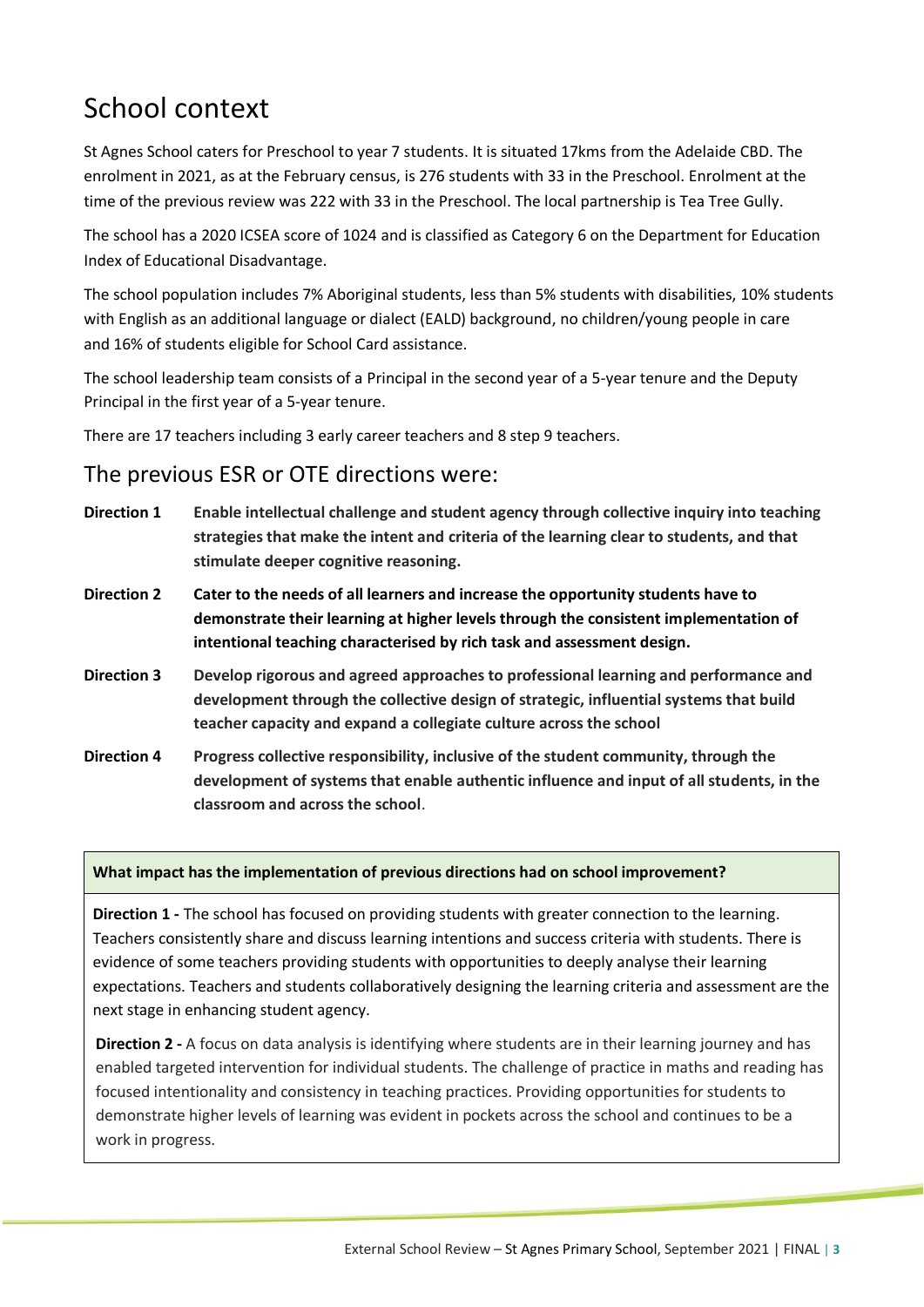**Direction 3 -** The school has worked consistently to develop a collaborative and collegiate culture. Teachers have taken opportunities to be involved in leadership initiatives that support and guide the improvement journey of the school. Professional learning, discussing, sharing best practice and implementing whole-school initiatives with authenticity are embedded practices. Early career teachers are supported by mentors with a focus on improving practice.

**Direction 4 -** Students are involved in decisions around whole-site initiatives. Student voice in event planning and school promotion are embedded practices. The decision-making structures of the school are one of consultation and collaboration involving the whole-school community. Authentic student voice in the classroom continues to be a work in progress. Refer to line of inquiry 3 in this report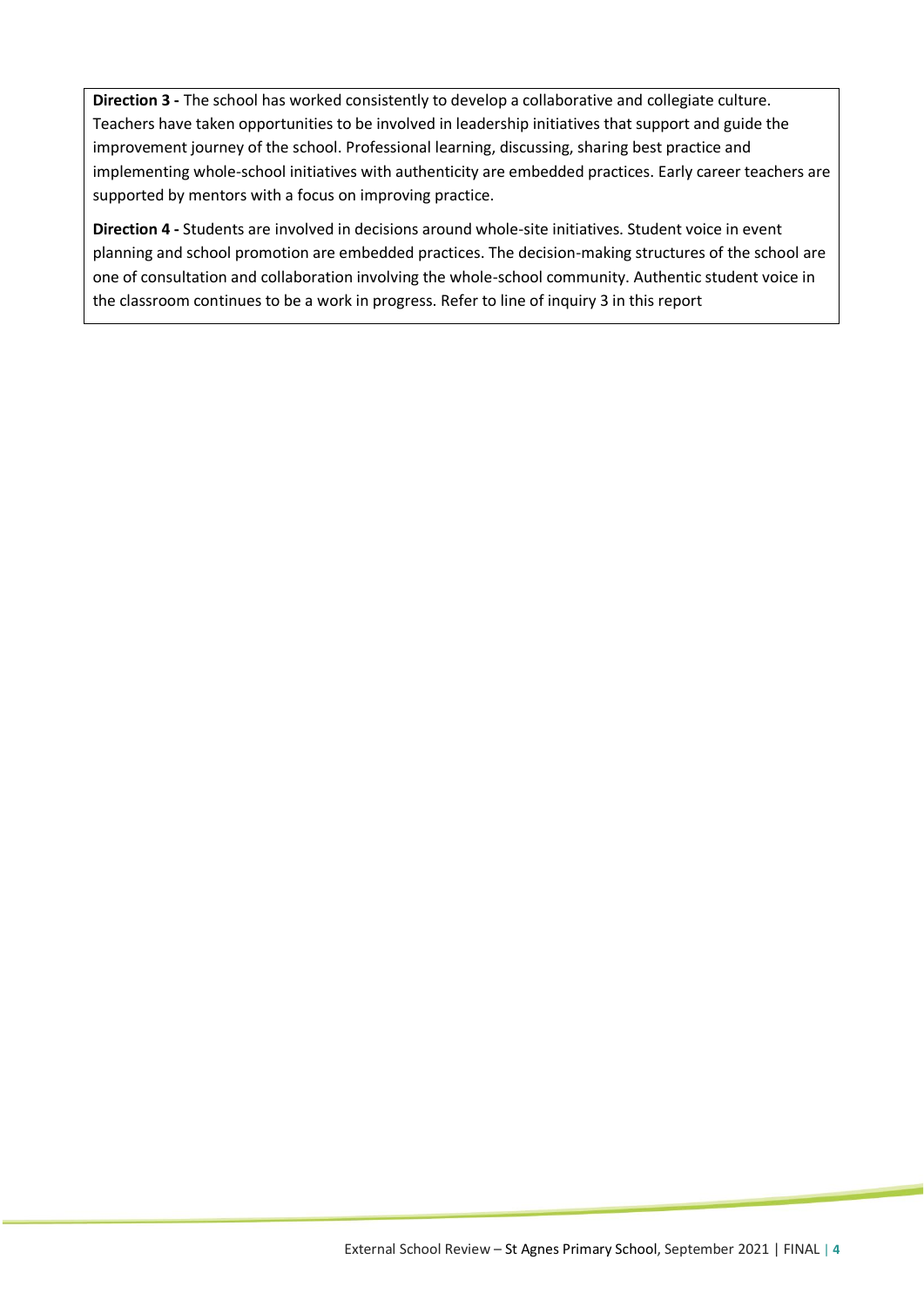#### Lines of inquiry

#### Effective school improvement planning

How effectively does the school monitor and enhance its improvement strategies and actions based on their impact on student learning?

Leadership and the school improvement planning team have carefully and strategically guided the school through the development and implementation of the school improvement plan (SIP). The result is a robust and clear improvement plan with high levels of ownership and commitment from staff.

Teachers are confident in analysing student achievement data including pre and post assessment strategies to identify misconceptions in learning. However, the effective use of progressive achievement test assessment data to identify individual and cohort learning needs and design learning is variable across the school. Some teachers are using it for whole-class teaching, but less so for individual learning.

The leadership team, that includes representative teachers, has been strategic in how they have reviewed and evaluated the site improvement plan.

Staff reported honest, individual conversations with leadership in regard to their personal engagement and implementation of the SIP actions including their performance development plans. Teachers identify and conduct action research on a specific individualised aspect of the challenge of practice reviewing its impact on student learning. Teachers are effectively involved in adjusting and fine tuning the plan to provide greater clarity around the achievement of improved outcomes.

All teachers are engaging effectively with school wide focus on improving teacher practice and student achievement in the teaching of phonics and comprehension. However, understanding how these connect with the school's statement of practice in literacy is an area for further development. Teachers discussed the need to link the school's statement of practice with a whole-school agreement and sequence of learning that promotes consistency in the teaching of literacy across the school.

The school has successfully developed an improvement process that promotes collaboration, commitment, and effective engagement by all staff. Ensuring that teachers continue to develop and design learning that focuses in all six components of reading in combination and with a strategic focus on writing and vocabulary are the next steps in improving student achievement in literacy.

#### **Direction 1 Enhance student acquisition of literacy by implementing a whole school agreement and sequence of learning that promotes consistency and quality in the teaching of literacy in every class.**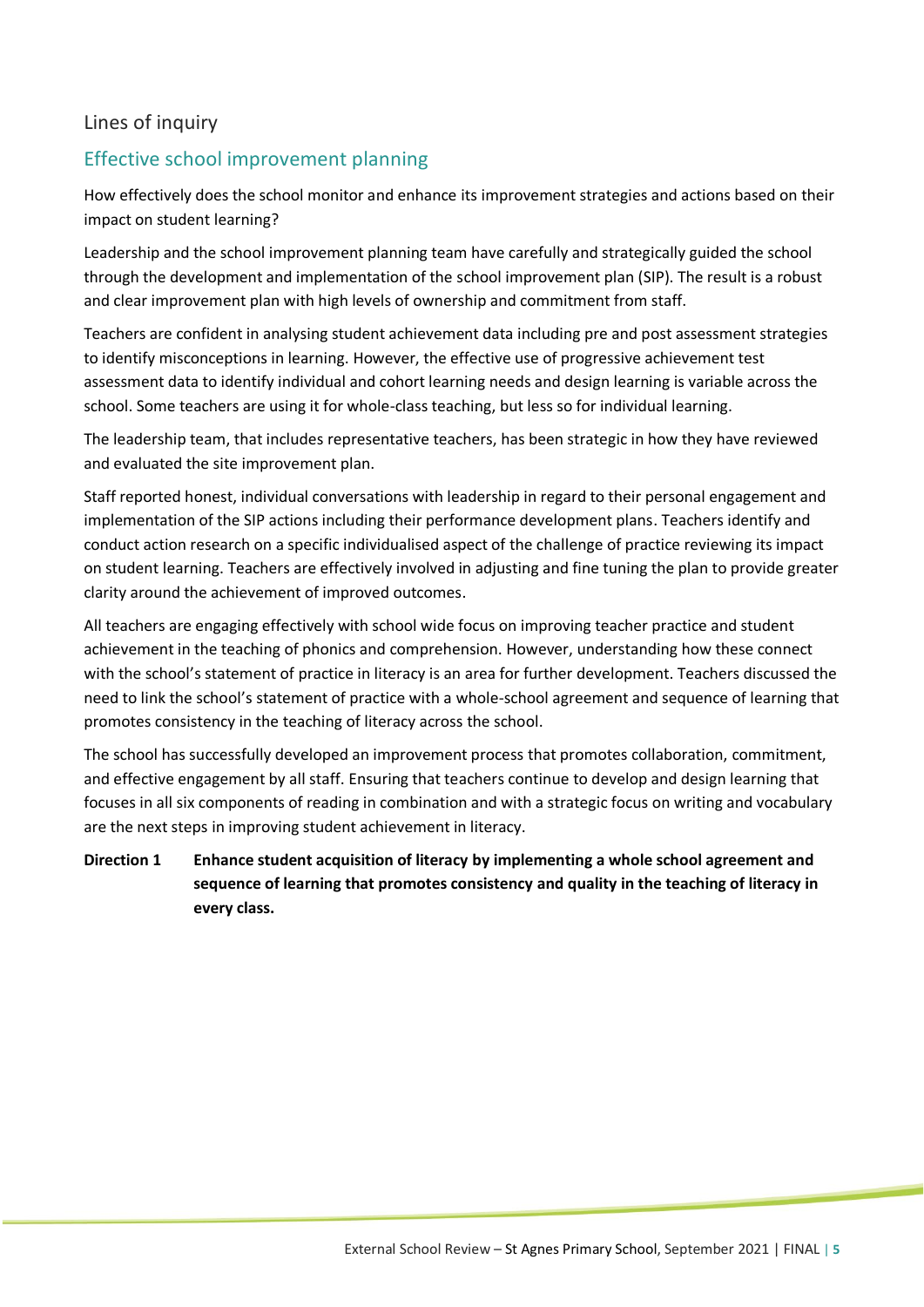#### Effective teaching and student learning

How effectively are the teachers using evidence-based pedagogical practices that engage and challenge all learners?

The school has focused on providing students with multiple entry and exit points in learning tasks, particularly in mathematics. This enables students to engage confidently with an appropriate level of challenge. Explicitly teaching mathematical concepts with a wide variety of scaffolding is providing students with multiple opportunities to engage with and understand the concept being taught. Teachers and students spoke confidently around the teaching and learning in maths including problem solving.

All classes are engaging with the learning intentions and success criteria but this is to varying degrees. Teachers in upper primary years discuss and analyse success criteria rubrics with students. This provides students with an understanding of what they are doing and how they can successfully achieve the outcomes. Some teachers have designed creative ways to successfully engage students with the learning intentions.

While most teachers and students are engaging with the process of goal setting, there is little evidence to suggest that the setting of goals is guiding the individual next steps in learning or having any positive effect on student achievement.

There is wide variance in the marking of student learning tasks and the provision of formative feedback across the school. Students and teachers indicated that most feedback was provided verbally and at point of need. However, most students had difficulty remembering the teacher feedback provided. Understanding where each student is in their learning journey and providing effective formative feedback has the potential to increase engagement and achievement for all students including higher achievers.

The panel observed some quality teaching across the school with most students engaged effectively in their learning. However, most high achieving students indicated that the learning in English, maths and science is less than challenging. Catering for the individual learning needs of students, in particular those students who complete the learning task with ease and challenging them with deeper learning is an area for further development.

#### **Direction 2 Increase challenge and achievement for all students by implementing a consistent wholeschool approach to individualised learning, student goal setting and effective feedback.**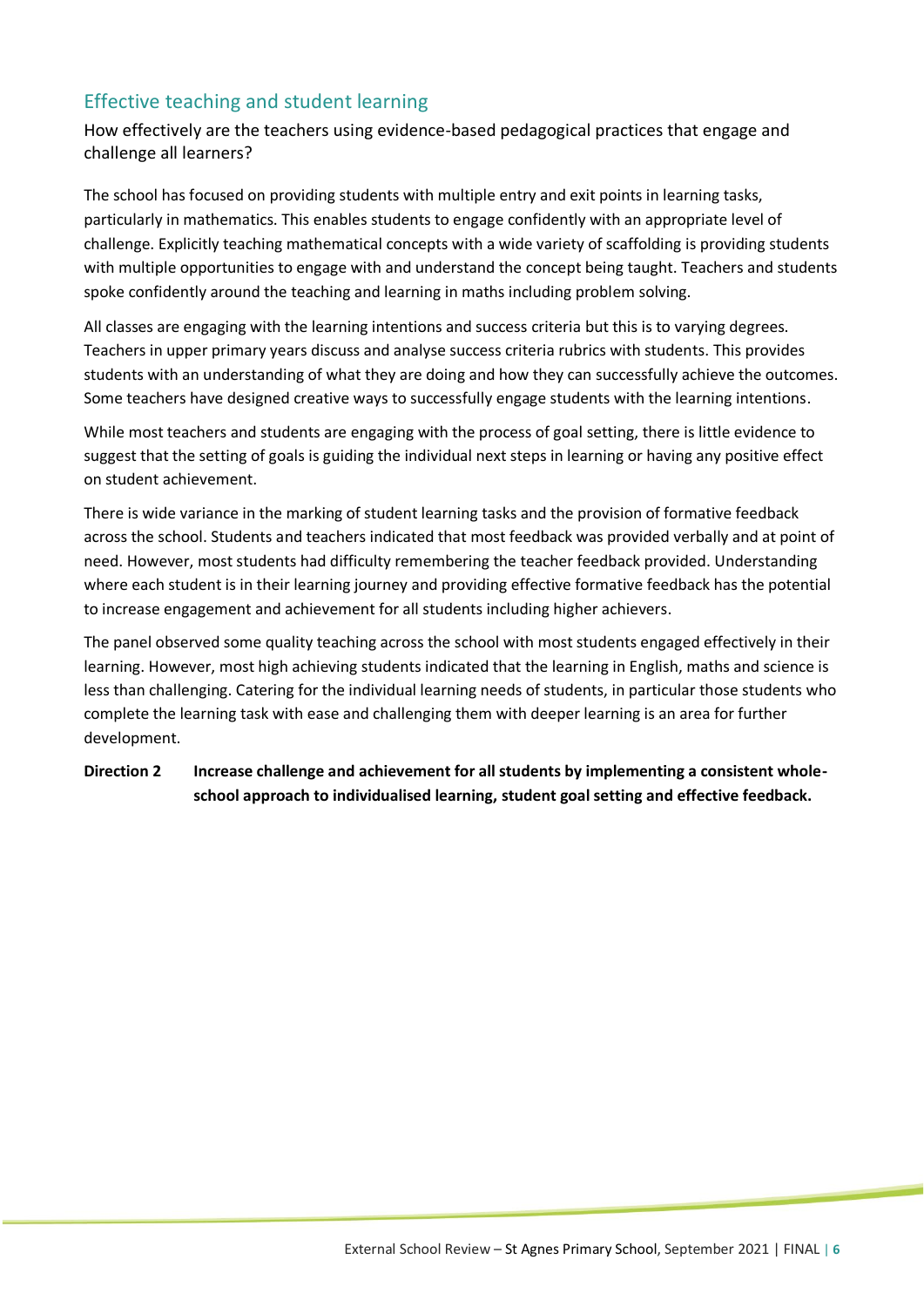#### Effective teaching and student learning

To what extent do teachers ensure that students have authentic influence in their learning?

The school has effective processes that engage students in whole-school initiatives including the physical development of the school environment. Student leaders in the school value their involvement in strategic decisions. They are often invited to present at governing council meetings.

Students across the school are provided with opportunities to collaborate and engage with peer assessment of student learning tasks. Implementing a process where students can moderate their learning against specific criteria or an ideal work sample has the potential to further enhance engagement in their learning. High achieving students in the upper primary classes are participating in student led literature circle reading sessions enabling greater freedom and providing higher levels of engagement with the text.

Most students have a limited understanding of how to achieve higher grades in their learning. They believe that if they work harder, they will improve their achievement. However, students could not determine what this means in terms of pedagogical practices. Effectively engaging students in the process of learning and codesigning the success criteria and assessment tasks will enable them to have a better understanding of the connection between learning intention, success criteria and how they can improve their achievement.

Increasing opportunities for students to engage with their achievement data is an area for development. Students indicated that knowing the questions and concepts they had difficulty answering correctly in assessments would greatly assist them to focus their learning. Understanding where they are in their learning, where they should be, and what the next learning steps are encourages higher levels of responsibility, engagement, and achievement.

The school effectively provides a range of opportunities to engage students genuinely in leadership and decision making across the school. However, their involvement in collaboratively planning and making decisions about their learning varies. The most effective student voice comes when students are engaged in the language of learning, understand the learning process and what they are expected to learn. Engagement in constructing the success criteria and assessment tasks with opportunities to self and peer assess, and moderate their learning strengthens them as learners.

**Direction 3 Improve student ownership and voice in their learning by providing greater opportunities to analyse and engage with their achievement data, reflect on their learning, and engage with lesson design including assessment.**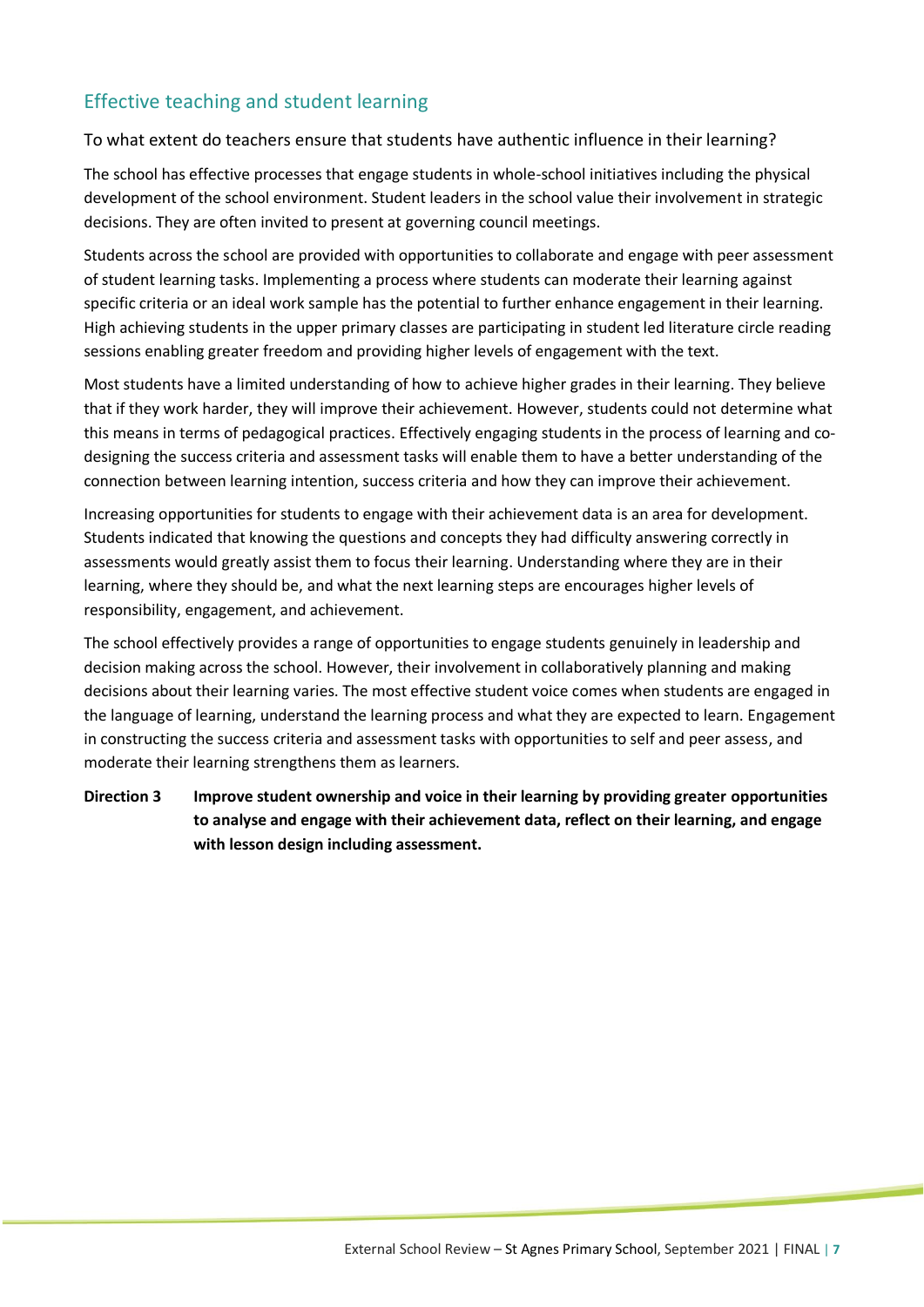### Outcomes of the External School Review 2021

A positive and collaborative culture has been nurtured with high levels of respect that strengthen the social, emotional, and cultural environment of the school. The leadership have a very strong understanding of where the school has been, where they are now and what the next steps for growth in teaching and learning and student achievement are. The school is to be commended for the comprehensive processes used to ensure that all staff have collective ownership of and responsibility for the school's improvement journey. Staff indicated that they feel strongly connected to each other and to the improvement work they are undertaking.

The Principal will work with the Education Director to implement the following directions:

- **Direction 1** Enhance student acquisition of literacy by implementing a whole school agreement and sequence of learning that promotes consistency and quality in the teaching of literacy in every class.
- **Direction 2** Increase challenge and achievement for all students by implementing a consistent wholeschool approach to individualised learning, student goal setting and effective feedback.
- **Direction 3** Improve student ownership and voice in their learning by providing greater opportunities to analyse and engage with their achievement data, reflect on their learning, and engage with lesson design including assessment.

Based on the school's current performance, St Agnes Primary School will be externally reviewed again in 2024.

Kodelman

**Kerry Dollman** Director Review, Improvement and Accountability

<u>Candel Ising</u>

Sandee Isin Principal **St Agnes Primary School** 

Anne Millard **Executive Director** Partnerships, Schools and Preschools

**Governing Council Chairperson**